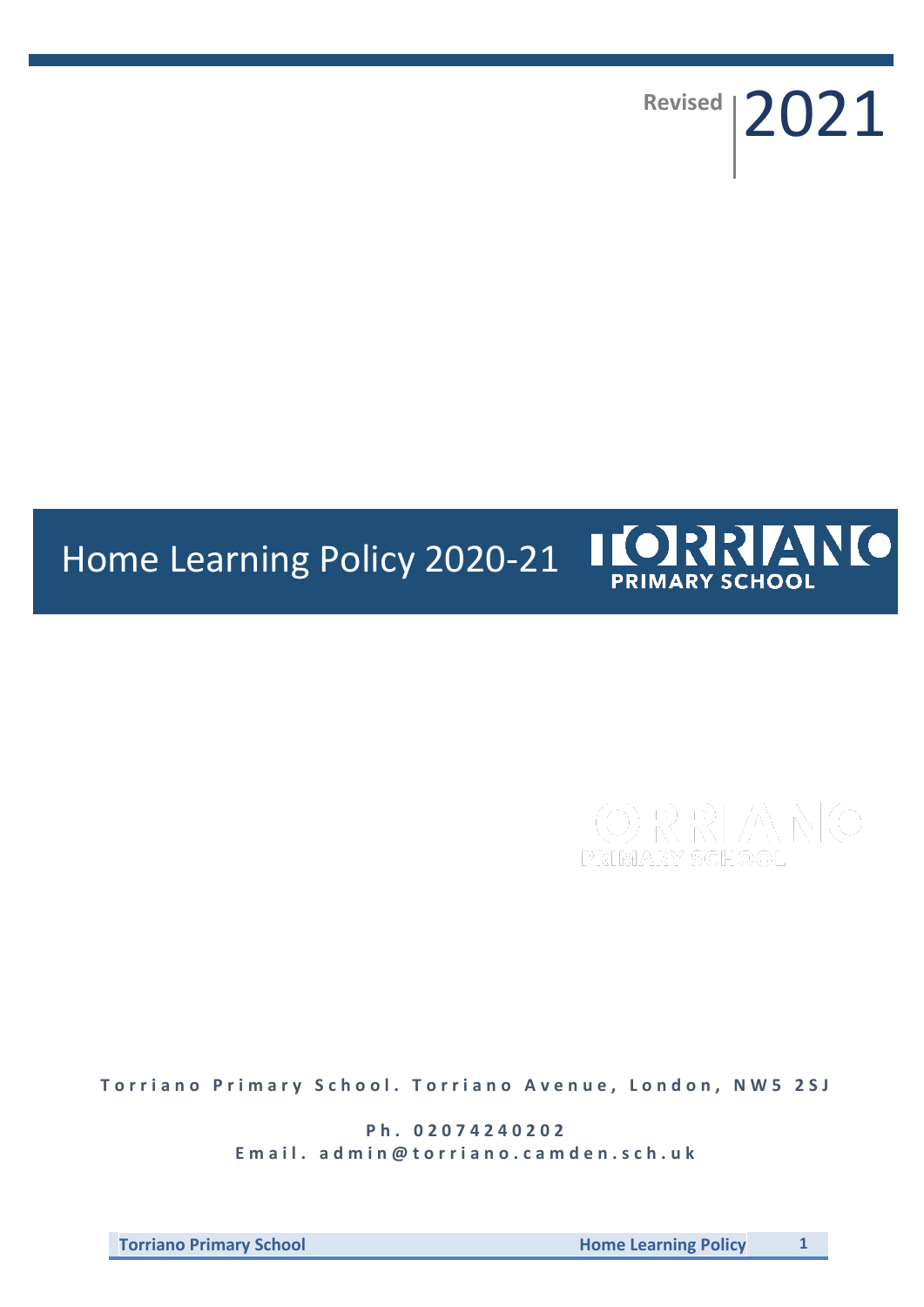### **Aims**

This home learning policy aims to:

- Ensure consistency in the approach to home learning for all pupils (including SEND) through use of quality online and offline resources and teaching videos.
- Include continuous delivery of the school curriculum, as well as support for motivation, physical and mental health and well-being.
- Consider continued training to support home learning for staff.
- Provide effective communication between the school and families.

### **1. Who is the policy for?**

This policy outlines Torriano Primary School's approach to home learning for:

- Pupils that will not be attending school as a result of government guidance due to having to self-isolate and be educated at home.
- Staff that cannot attend school as a result of government guidance due to self-isolation or a closing of a 'bubble' due to confirmed case of COVID 19.
- To inform parents of the processes put in place by Torriano should your child or their 'bubble' need to self-isolate

In line with government guidance, pupils, staff and families should self-isolate if they display any of the following symptoms

- A continuous, dry cough
- A high temperature above 37.8℃
- A loss of, or change to, their sense of smell or taste
- Have had access to a test and this has returned a positive result for Covid-19

### **Home learning for pupilsthat are not able to attend school due to self-isolation or in line with government guidelines**

Torriano Primary School will provide home learning (online) for pupils that are not able to attend school **using Google Classroom** to support their learning at home if the whole class bubble has to self-isolate or in the extreme case of a local lockdown. All guidance on how to use Google classroom can be accessed from the school website.

Where an individual child has to self-isolate following government guidance, Torriano Primary School will provide a home learning pack to support learning.

Below is an outline of the provision and expectations of children, parents and staff. Each family is unique and because of this home learning will look different for different families in order to suit their individual needs.

#### **2. Family (pupil/parent/guardian) role**

 Where possible, it is beneficial for young people to maintain a regular and familiar routine. Torriano Primary School would recommend that each 'school day' maintains structure.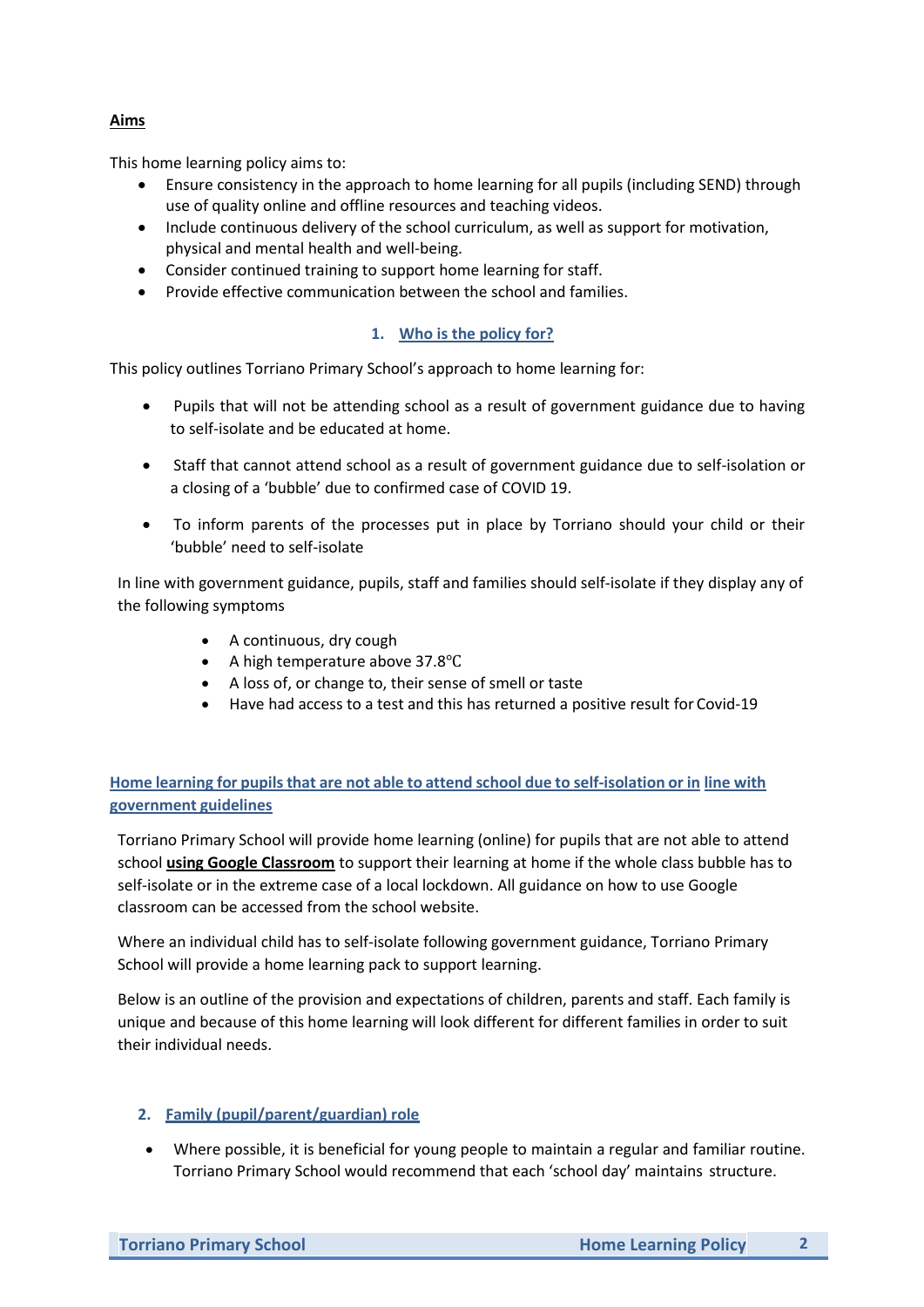- Each week, daily lessons will be set in Reading, Writing and Maths and other curriculum lessons will be provided. Families should view this together, and then make appropriate plans to complete the work.
- For Reading, writing and maths work, all completed work needs to be submitted by 1pm to be guaranteed teacher response and comments. All curriculum tasks need to be completed and submitted by 3.30pm and teachers will comment at the end of the week.
- Home learning packs need to be returned to school after isolation period for the class teacher to assess.
- We would encourage parents to support their children's work, including finding an appropriate place to work and, to the best of their ability, support pupils with work encouraging them to work with good levels of concentration.
- Every effort will be made by staff to ensure that work is set promptly. Should accessing work be an issue, parents should contact school promptly and alternative solutions may be available. These will be discussed on case-to-case basis.
- We encourage parents to follow the 'digital 5 a day' framework [\(link\)](https://www.childrenscommissioner.gov.uk/digital/5-a-day/) which provides practical steps to support a healthy and balanced digital diet.
- If your child is too unwell to complete work, please email the school office who will pass on the message to your child's teacher.
- Teachers and SLT will make calls to families who are isolating. Please be aware that the calls may come up as 'No caller ID'.
- All children sign an 'Acceptable Use Policy' at school which includes online safety rules and this applies when children are working on computers at home. (See **Appendix 2**)
- Any concerns or questions must be sent to the office a[t admin@torriano.camden.sch.uk](mailto:admin@torriano.camden.sch.uk) to be forwarded to staff.

### **3. Teacher expectations**

Torriano Primary School will provide a refresher training session and induction for new staff on how to use Google Classroom.

Teachers at Torriano Primary School are given clear expectations of what remote learning should look like. In addition to on-line learning lessons, teachers will provide individual home learning packs for those children who do not have access to computers.

- Based on school audit, SLT will organise loaned equipment for IT equipment for children without home computers
- Teachers will upload all morning lessons by 8.45am each day and afternoon curriculum tasks by 1pm.
- Teachers will set clear protocols on how children use the 'stream' for posts and the consequences for misuse of inappropriate posts and remind children about on-line safety (**see Appendix 3**)
- Every day, teachers starts with a 'morning message' where they will greet the class, offer words of encouragement and celebrate class achievements and share the timetable of the day.
- Teachers should plan lessons following the current medium term plans for Maths and English and set curriculum tasks with a focus on new learning rather than consolidating learning.
- Lessons would further support children by providing video clips, additional websites and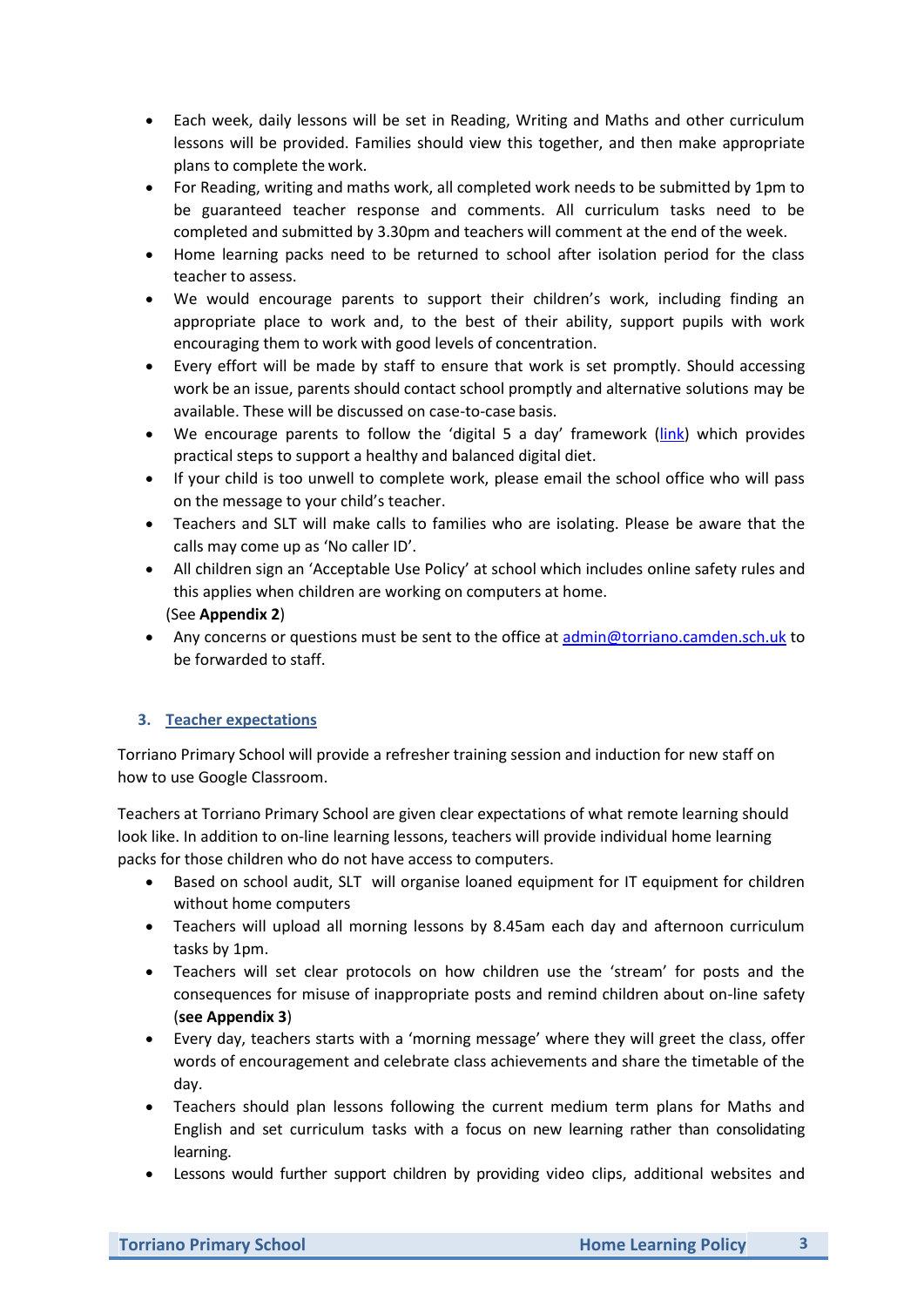power points.

- Teachers will create videos for key teaching points in English, Maths and curriculum and upload onto Google Classroom.
- Any worksheets shared with children need to be editable using Google docs/slides which the children need to submit.
- Teachers will ensure that the work set has been differentiated and there is a provision for all SEND children.
- Teachers will respond to all submitted work. Curriculum tasks can be commented on weekly.
- Teachers will make a phone call home once a week to check in with children and families ensuring they withhold their private number by dialling '141'
- If children are unable to access Google Classroom, teachers must provide children with an up to date home learning pack in line with google classroom lessons
- Teachers have a responsibility to report any concerns they may have about individual children to the DSL.
- SLT and phase leaders will regularly monitor the quality of work in google classroom.
- If a member of staff is too unwell to carry out remote teaching, please follow normal procedure to report absence and the school will make necessary provisions to continue Google classroom.

(See **Appendix 3** for further information of 'best practice' protocol)

| Last reviewed by Governing Body - Curriculum Committee | <b>March 2021</b> |
|--------------------------------------------------------|-------------------|
| Next revision                                          | Annual            |
| To be reviewed                                         | March 2022        |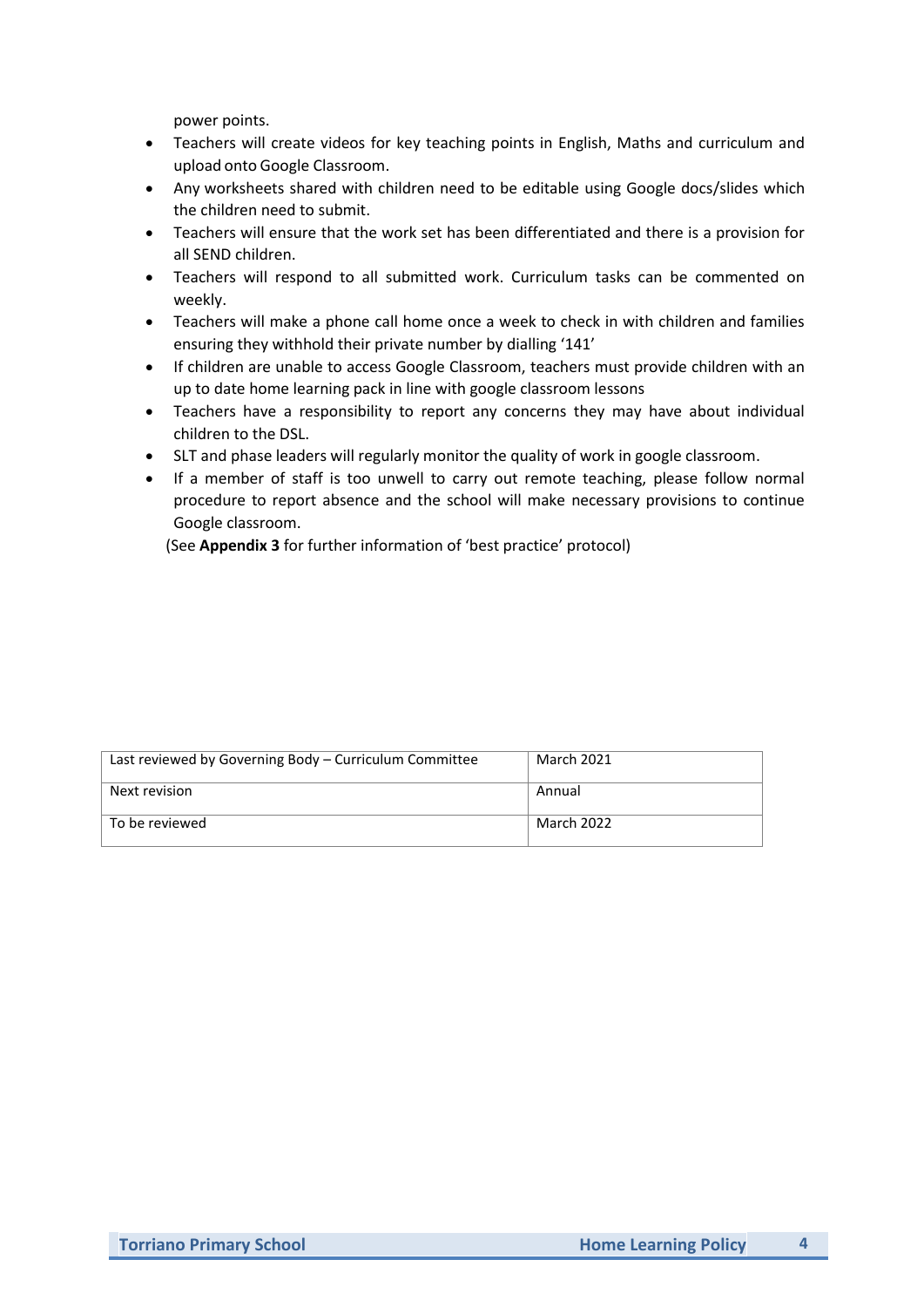### **Appendix 1 How to log your child onto Google Classroom**

For teachers to be able to communicate to their pupils and for our pupils' learning to continue in the event of a closure, we have set up 'Google Classrooms' for every class at Torriano Primary School.

This will allow pupils to login to a secure area online where they can see messages from their teacher as well as tasks that have been set and can be responded to.

1) You can either download the app 'Google Classroom', which will look something like this in your app store:



- 2) Or you can go to https://classroom.google.com on your web browser.
- 3) Your child will then need to sign in. Their 'USO' login (the one they use to login to lgfl.net) has been used to generate an email address. (Don't worry – they cannot use this as an email account. It's just for login purposes).
- 4) It will look something like: username1.202@apps.torriano.camden.sch.uk (it is just their USO log-in followed by @apps.torriano.camden.sch.uk) and will have a password that goes with it:
- 5) Once you have logged in, make sure your child 'accepts' the invitation to join their class and then you will see a screen like this:



- 6) Click on your class name and it will take you through to the 'Stream'. This is a live message board where your child's teacher can post comments, assignments, videos, links etc
- 7) Click on the 'assignment' you want to do, read the instructions and then your child's teacher may want them to submit their work by either 'turning in' an edited version of a Google Doc that's been provided; 'adding' a file from your computer; 'creating' a file; writing a 'comment'; completing a 'quiz'; or just clicking to acknowledge they have done what was asked
- 8) Most assignments will have a Google Doc/Slide provided that your child needs to edit and then 'turn in'
- 9) If work is submitted on time, then your child's teacher will write a private comment. This will appear next to the assignment when you click on it. If there has been a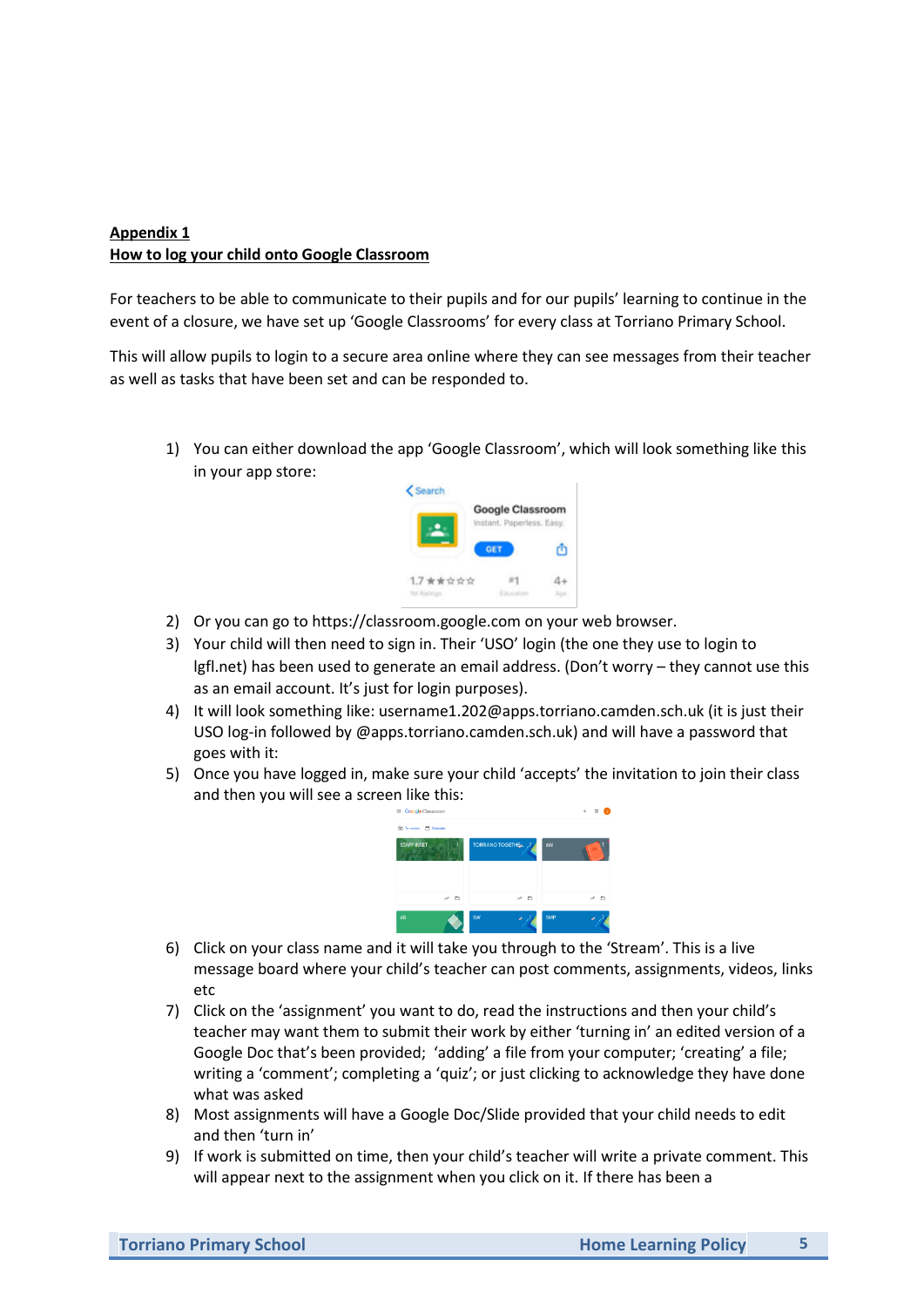misconception, the aim of the comment will be to correct the misconception and it may require the child to have another go at something

10) Unless specifically told otherwise, the function for students to be able to post directly into the stream will be disabled by the teacher for safeguarding and quality control reasons; however, children can still communicate via comments on teacher's posts. When doing so, they must remember to act in a manner that is in line with school expectations:

a- Be kind, polite, and encouraging to everyone.

b- Follow instructions set out by any of the teachers.

c- Use appropriate language (please refrain from using internet slang). As in school, teachers will initially warn any children who are not meeting this expectation. If they continue to fall short of the expectation, they will be 'muted', meaning they cannot post comments, but can still turn in assignments. A screen shot of any inappropriate messaging may need to be taken by the teacher, before any inappropriate messages were deleted and the parents/carers and SLT notified.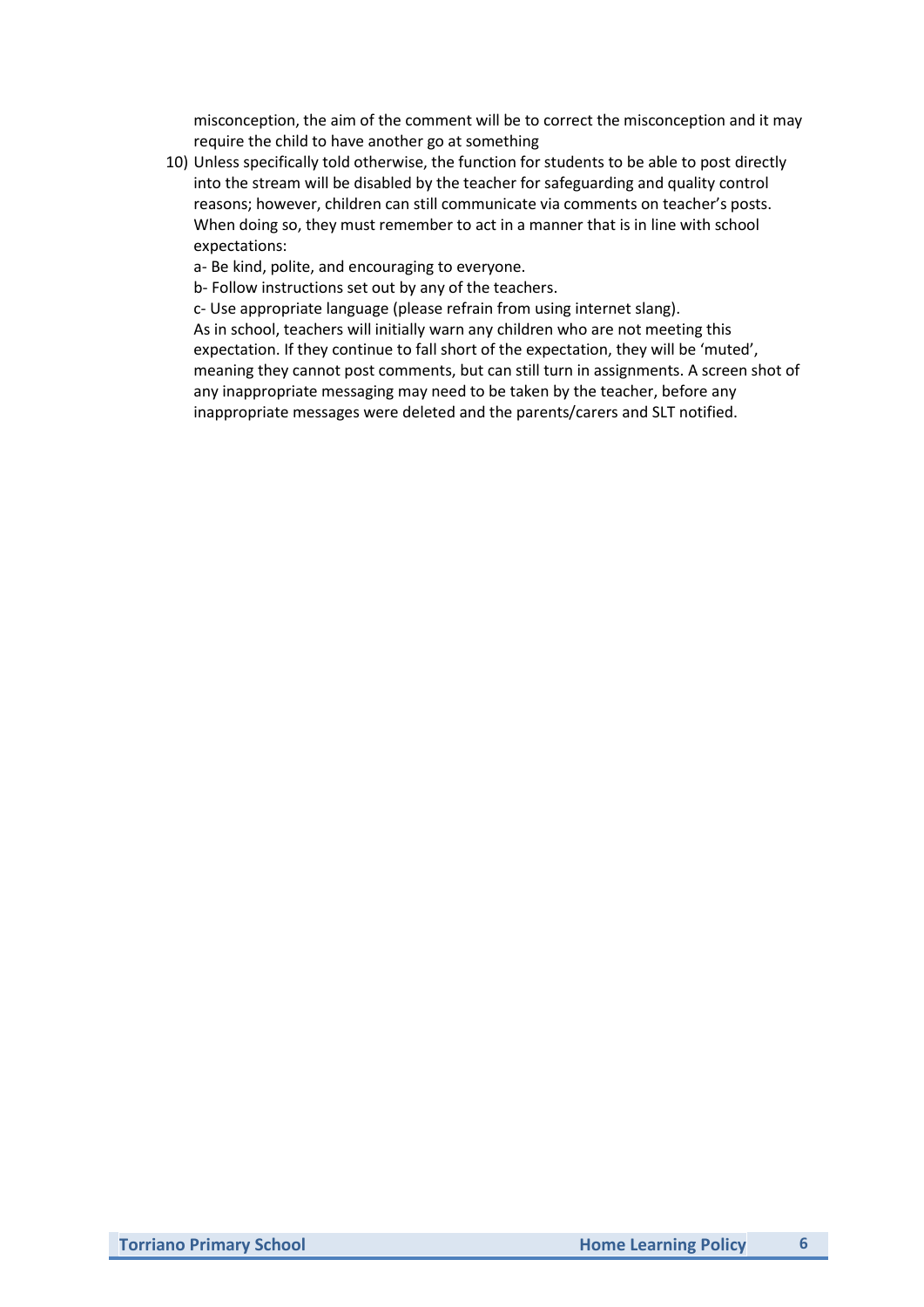# **Appendix 2 Acceptable Use Policy (AUP) for KS1**

**My name is \_\_\_\_\_\_\_\_\_\_\_\_\_\_\_\_\_\_\_\_**

To stay **SAFE online and on my devices**, I follow the Digital 5 A Day and:

- 1. I only **USE** devices or apps, sites or games if a trusted adult says so
- 2. I **ASK** for help if I'm stuck or not sure
- 3. I **TELL** a trusted adult if I'm upset, worried, scared or confused
- 4. If I get a **FUNNY FEELING** in my tummy, I talk to an adult
- 5. I look out for my **FRIENDS** and tell someone if they need help
- 6. I **KNOW** people online aren't always who they say they are
- 7. Anything I do online can be shared and might stay online **FOREVER**
- 8. I don't keep **SECRETS** or do **DARES AND CHALLENGES** just because someone tells me I have to
- 9. I always check before **SHARING** personal information
- 10. I am **KIND** and polite to everyone

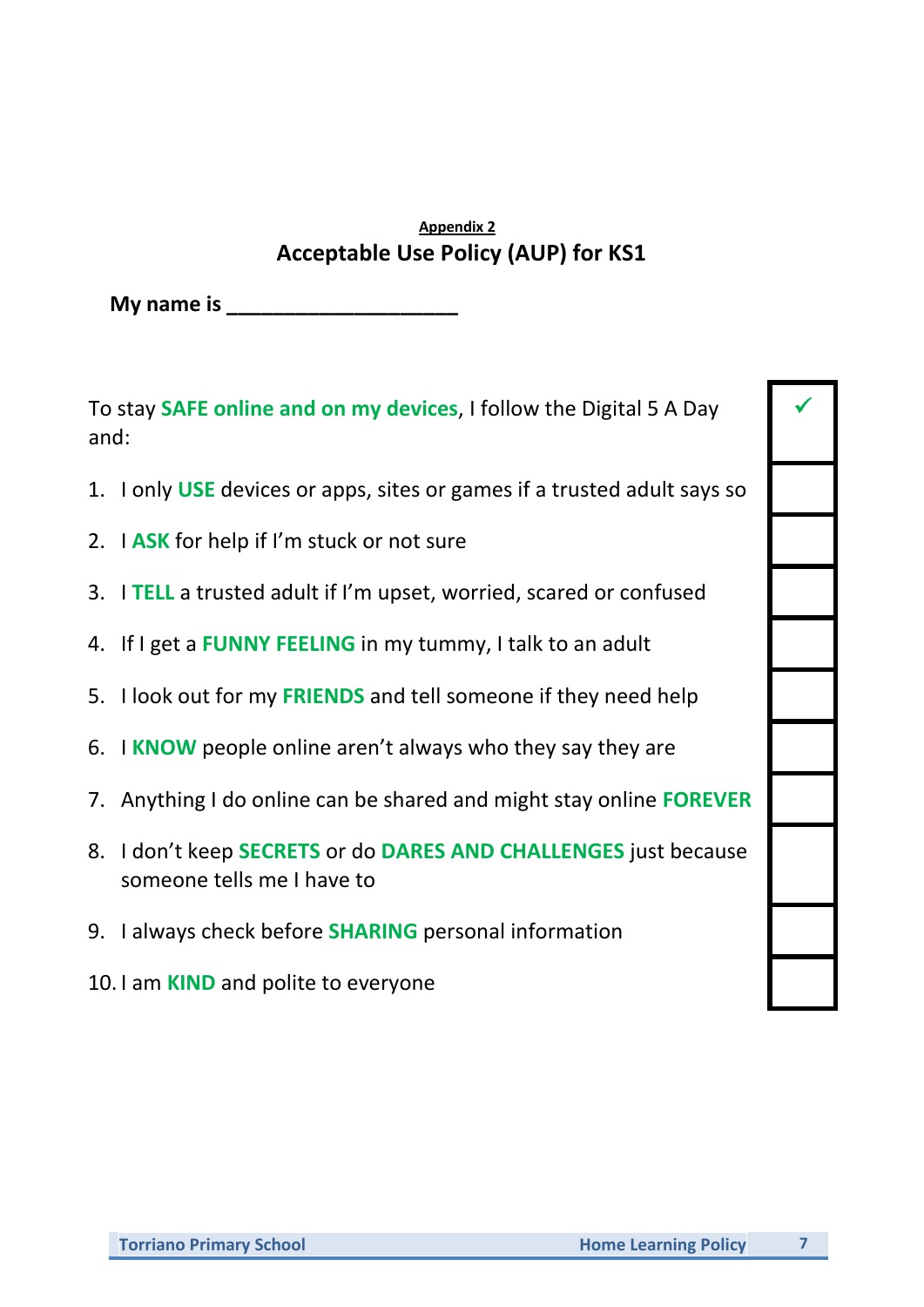# **Acceptable Use Policy (AUP) for KS2**

# **These statements can keep me and others safe & happy at school and home**

- 1. *I learn online*  I use the school's internet, devices and logons for google classroom, homework and other activities to learn and have fun. All school devices and systems are monitored, including when I am using them at home.
- 2. *I learn even when I can't go to school because of coronavirus* I don't behave differently when I'm learning at home, so I don't say or do things I wouldn't do in the classroom or nor do teachers or TAs. If I get asked or told to do anything that I would find strange in school, I will tell another teacher.
- 3. *I ask permission*  At home or school, I only use the devices, apps, sites and games I am allowed to and when I am allowed to.
- 4. *I am creative online* I don't just spend time on apps, sites and games looking at things from other people. I get creative to learn and make things, and I remember my Digital 5 A Day.
- 5. *I am a friend online*  I won't share or say anything that I know would upset another person or they wouldn't want shared. If a friend is worried or needs help, I remind them to talk to an adult, or even do it for them.
- 6. *I am a secure online learner* I keep my passwords to myself and reset them if anyone finds them out. Friends don't share passwords!
- 7. *I am careful what I click on*  I don't click on unexpected links or popups, and only download or install things when I know it is safe or has been agreed by trusted adults. Sometimes app add-ons can cost money, so it is important I always check.
- 8. *I ask for help if I am scared or worried*  I will talk to a trusted adult if anything upsets me or worries me on an app, site or game – it often helps. If I get a funny feeling, I talk about it.
- 9. *I know it's not my fault if I see or someone sends me something bad* I won't get in trouble, but I mustn't share it. Instead, I will tell a trusted adult. If I make a mistake, I don't try to hide it but ask for help.
- 10. *I communicate and collaborate online* with people I already know and have met in real life or that a trusted adult knows about.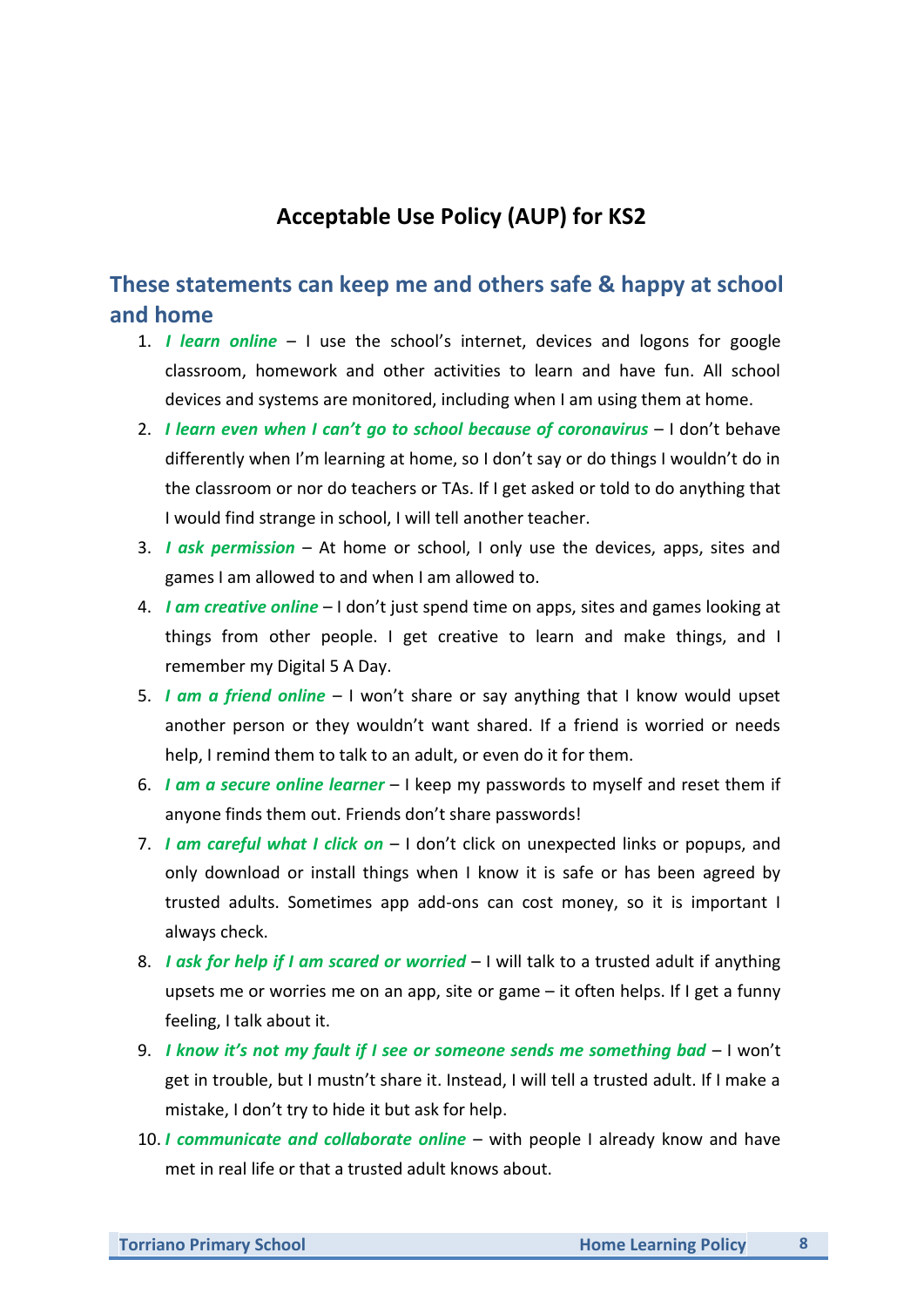- 11. *I know new online friends might not be who they say they are*  I am careful when someone wants to be my friend. Unless I have met them face to face, I can't be sure who they are.
- 12. *I don't do live videos (livestreams) on my own*  and always check if it is allowed. I check with a trusted adult before I video chat with anybody for the first time.
- 13. *I keep my body to myself online*  I never get changed or show what's under my clothes when using a device with a camera. I remember my body is mine and noone should tell me what to do with it; I don't send any photos or videos without checking with a trusted adult.
- 14. *I say no online if I need to*  I don't have to do something just because someone dares or challenges me to do it, or to keep a secret. If I get asked anything that makes me worried, upset or just confused, I should say no, stop chatting and tell a trusted adult immediately.
- 15. *I tell my parents/carers what I do online*  they might not know the app, site or game, but they can still help me when things go wrong, and they want to know what I'm doing.
- 16. *I follow age rules*  13+ games and apps aren't good for me so I don't use them they may be scary, violent or unsuitable. 18+ games are not more difficult or skills but very unsuitable.
- 17. *I am private online* I only give out private information if a trusted adult says it's okay. This might be my address, phone number, location or anything else that could identify me or my family and friends; if I turn on my location, I will remember to turn it off again.
- 18. *I am careful what I share and protect my online reputation* I know anything I do can be shared and might stay online forever (even on Snapchat or if I delete it).
- 19. *I am a rule-follower online* I know that apps, sites and games have rules on how to behave, and some have age restrictions. I follow the rules, block bullies and report bad behaviour, at home and at school. A day
- 20. *I am not a bully*  I do not post, make or share unkind, hurtful or rude messages/comments and if I see it happening, I will tell my trusted adults.
- 21. *I am part of a community*  I do not make fun of anyone or exclude them because they are different to me. If I see anyone doing this, I tell a trusted adult and/or report it.
- 22. *I respect people's work*  I only edit or delete my own digital work and only use words, pictures or videos from other people if I have their permission or if it is copyright free or has a Creative Commons licence.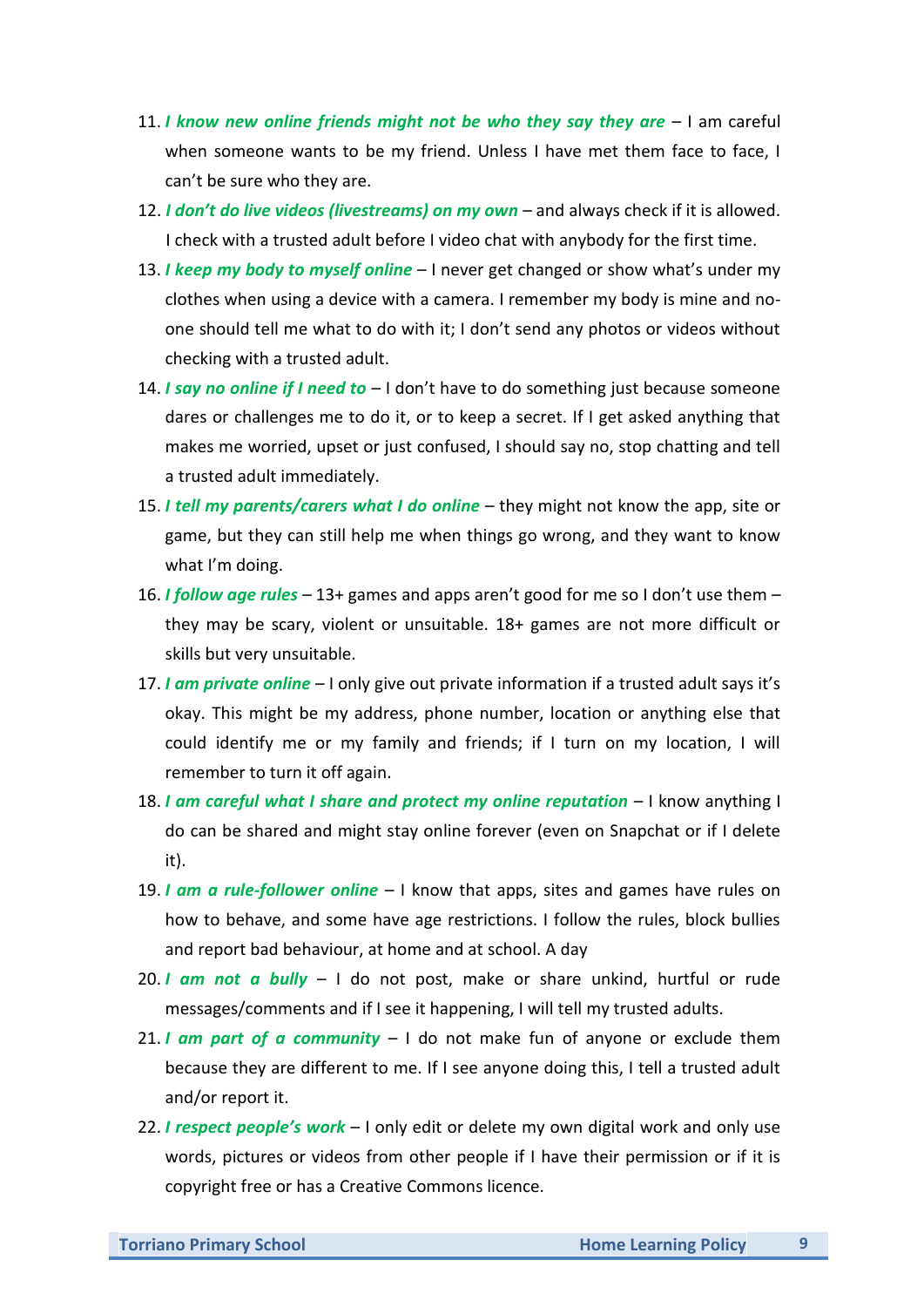*23. I am a researcher online* – I use safe search tools approved by my trusted adults. I know I can't believe everything I see online, know which sites to trust, and know how to double check information I find. If I am not sure I ask a trusted adult. **~~~~~~~~~~~~~~~~~~~~~**

**I have read and understood this agreement.**

**If I have any questions, I will speak to a trusted adult: at school that include:**

**Outside school, my trusted adults are\_\_\_\_\_\_\_\_\_\_\_\_\_\_\_\_\_\_\_\_\_\_\_\_\_\_\_\_**

**Signed: \_\_\_\_\_\_\_\_\_\_\_\_\_\_\_\_\_\_\_\_\_\_\_ Date: \_\_\_\_\_\_\_\_\_\_\_\_\_\_\_\_\_\_\_**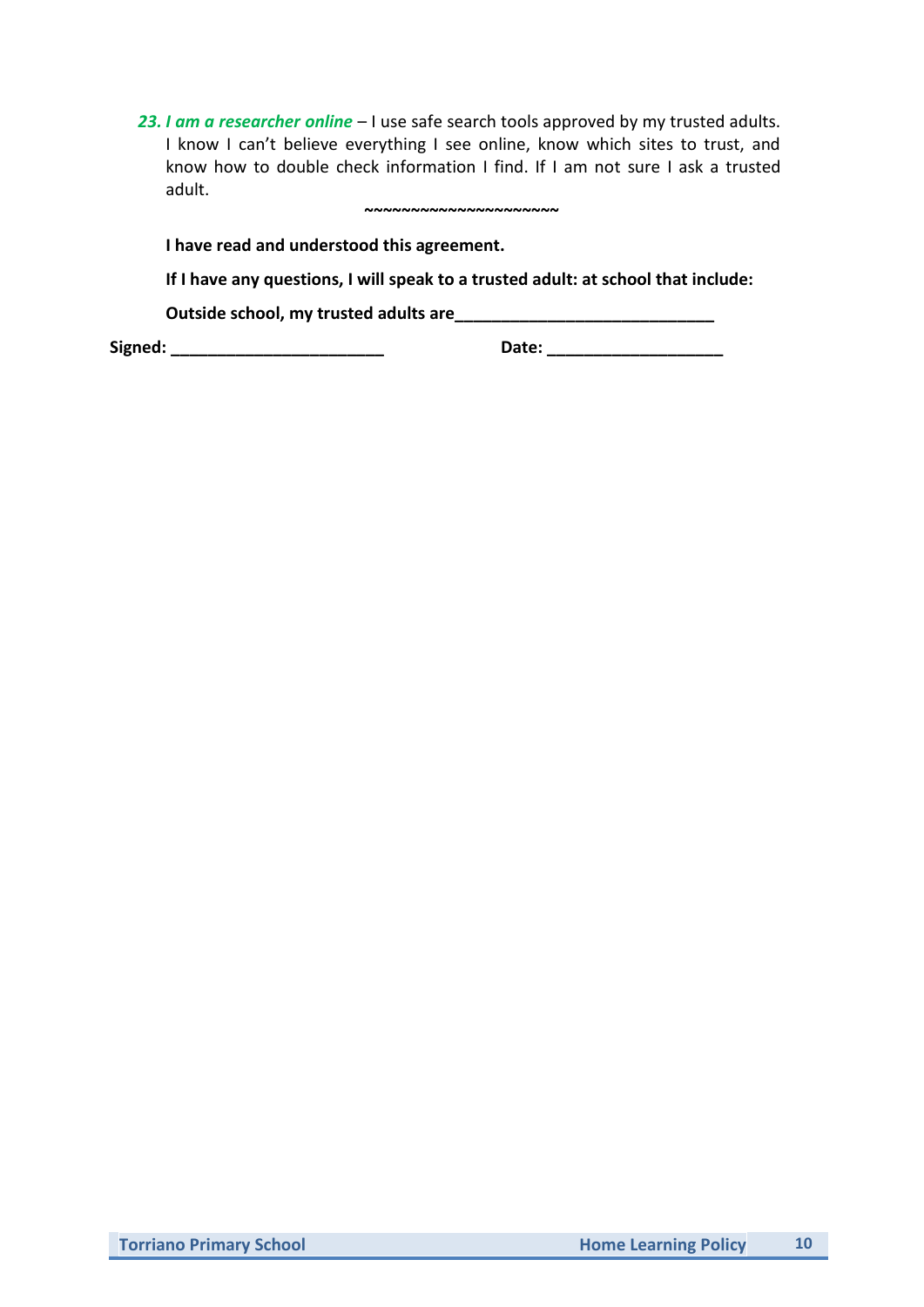## **Appendix 3 Google Classroom best practice protocol**

### **MOTIVATION**

| <b>Expectation</b>                                                                                                   | <b>Frequency</b>                                                             | Ideas                                                                                                                                                                                                                                                                                                                                                                                                                                                                                                             | Met | <b>Notes</b> |
|----------------------------------------------------------------------------------------------------------------------|------------------------------------------------------------------------------|-------------------------------------------------------------------------------------------------------------------------------------------------------------------------------------------------------------------------------------------------------------------------------------------------------------------------------------------------------------------------------------------------------------------------------------------------------------------------------------------------------------------|-----|--------------|
| Pupils to see their<br>teacher's face and/or<br>hear their voice                                                     | At least<br>twice daily                                                      | • Morning Message<br>• Teach videos/ and Google Meets<br>• Class story/poem<br>• Sharing a piece of work<br>• Awarding pupils                                                                                                                                                                                                                                                                                                                                                                                     |     |              |
| Whole-school initiatives<br>to be promoted in class<br>streams and 'kept alive'                                      | As<br>necessary<br>(ideally<br>weekly)                                       | • Morning Messages<br>• Share examples of pupils'<br>contributions to initiatives in the<br>stream                                                                                                                                                                                                                                                                                                                                                                                                                |     |              |
| Pupils' work/extra-<br>curricular contributions to<br>be shared in streams                                           | At least<br>once a week                                                      | • Children encouraged to attach<br>images/videos to assignments so<br>they can be vetted and shared by<br>the teacher.                                                                                                                                                                                                                                                                                                                                                                                            |     |              |
| Teachers to offer a<br>window of time (a day, a<br>morning, an hour) where<br>pupils may post in the<br>class stream | Once a<br>week                                                               | • Promote the window as 'Sharing is<br>caring day')<br>• Make clear your expectations for<br>the posts (photos/videos of<br>art/craft projects completed at<br>home; no 'chatting' in the stream<br>to avoid clutter etc<br>• Remain vigilant during the<br>window to check pupil posts<br>• Comment on pupil posts with<br>encouraging words<br>• If something inappropriate is<br>posted - screenshot the post,<br>'delete' it, 'mute' the pupil and<br>contact phase lead/DSL and then<br>parents/carers asap. |     |              |
| Publicly praise pupils                                                                                               | Daily                                                                        | • 'Shout outs' in Morning Message<br>• Reply to comments with<br>encouraging words<br>• Award 'virtual' VALUES stickers                                                                                                                                                                                                                                                                                                                                                                                           |     |              |
| Private comment on<br>pupils' work                                                                                   | Daily for<br>morning<br>work<br>submitted<br>before 1pm<br>(as a<br>minimum) | • Personalise the feedback to<br>acknowledge the effort<br>• Include a thought for a next step<br>or a correction (Have you tried;<br>check question 4 again etc)<br>• Keep the tone positive and<br>encouraging                                                                                                                                                                                                                                                                                                  |     |              |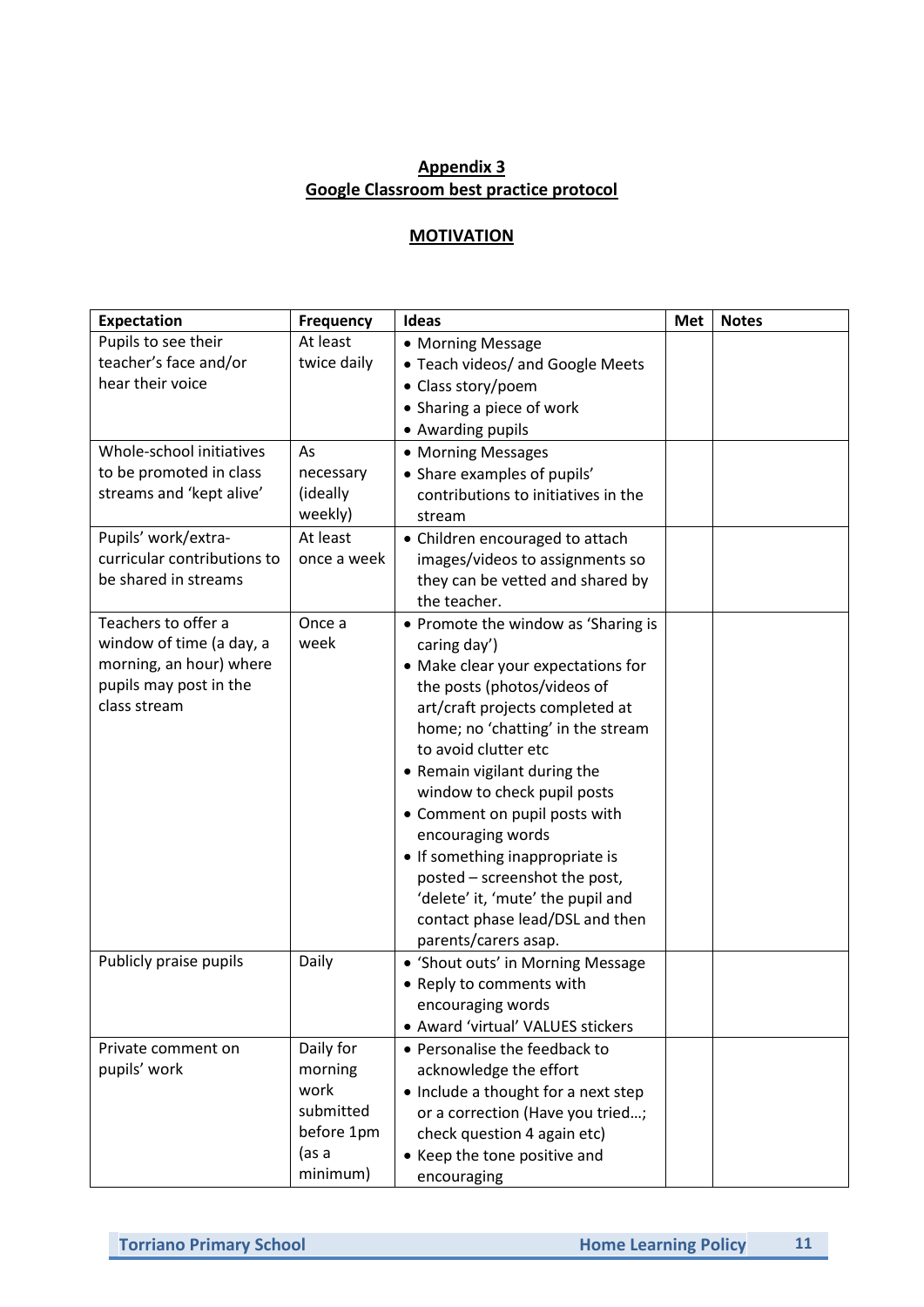### **CONSISTENCY**

| <b>Expectation</b>                             | Frequency   | Ideas                                  | $\mathbf v$ | <b>Notes</b> |
|------------------------------------------------|-------------|----------------------------------------|-------------|--------------|
| Teachers to look at other                      | At least    | . What practice do you like?           | n/a         |              |
| year group's classrooms                        | once a week | Is there anything you                  |             |              |
|                                                |             | could utilise in your                  |             |              |
|                                                |             | classroom                              |             |              |
|                                                |             | · Can you leave a positive             |             |              |
|                                                |             | comment to let pupils                  |             |              |
|                                                |             | know you have seen their               |             |              |
|                                                |             | classroom and have                     |             |              |
|                                                |             | enjoyed their hard work?               |             |              |
| The same lessons to occur                      | n/a         | • Children like routine and            |             |              |
| on the same day each week                      |             | structure. Do they have                |             |              |
| (e.g. History activity on<br>Monday afternoon) |             | the same foundation                    |             |              |
|                                                |             | subjects on the same day<br>each week? |             |              |
|                                                |             | • Share the timetable with             |             |              |
|                                                |             | children in your Morning               |             |              |
|                                                |             | Message as you would in                |             |              |
|                                                |             | school.                                |             |              |
| Morning work to be                             | Daily       | · Use the 'schedule'                   |             |              |
| uploaded by 8:45am                             |             | function to ensure this                |             |              |
| Afternoon activity to be                       |             | occurs (you cannot                     |             |              |
| uploaded by 1:30pm                             |             | schedule into multiple                 |             |              |
|                                                |             | classrooms at once.                    |             |              |
|                                                |             | Schedule into yours and                |             |              |
|                                                |             | then 'reuse' the                       |             |              |
|                                                |             | assignment in your                     |             |              |
|                                                |             | partner teacher's                      |             |              |
|                                                |             | classroom).                            |             |              |
| Plan your week in advance                      | Weekly      | · Backwards plan your mini             | n/a         |              |
|                                                |             | 'units' of work as you                 |             |              |
|                                                |             | would in school. What's                |             |              |
|                                                |             | the destination and how                |             |              |
|                                                |             | are you getting there?                 |             |              |
|                                                |             | • Refer to your Autumn                 |             |              |
|                                                |             | overview for Google                    |             |              |
|                                                |             | Classroom                              |             |              |
|                                                |             |                                        |             |              |
|                                                |             |                                        |             |              |
|                                                |             |                                        |             |              |
|                                                |             |                                        |             |              |
|                                                |             |                                        |             |              |
|                                                |             |                                        |             |              |
|                                                |             |                                        |             |              |
|                                                |             |                                        |             |              |
|                                                |             |                                        |             |              |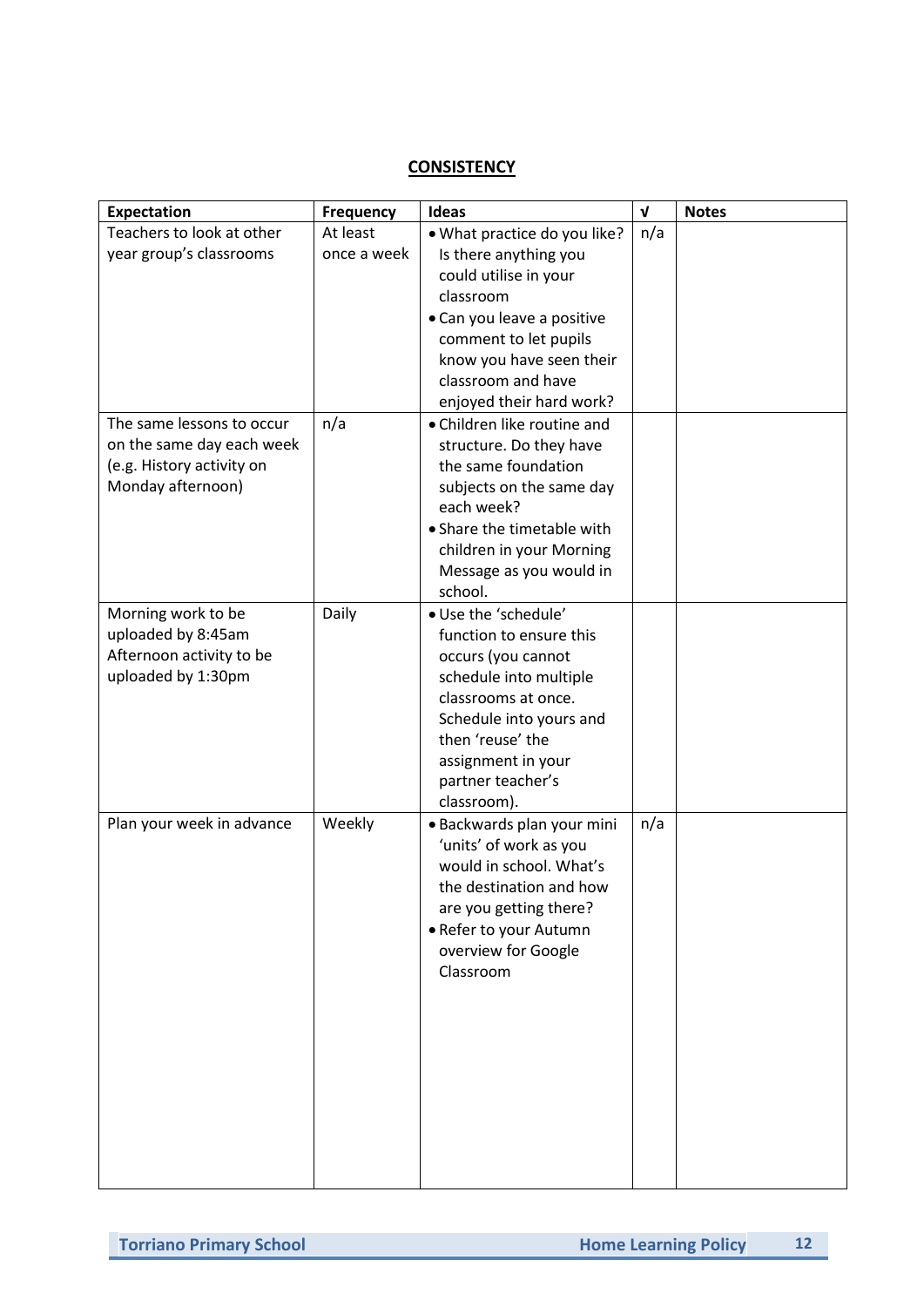| Expectation    | <b>Frequency</b> | Ideas                                                                              | $\mathbf{v}$ | <b>Notes</b> |
|----------------|------------------|------------------------------------------------------------------------------------|--------------|--------------|
| <b>Reading</b> |                  |                                                                                    |              |              |
| Short, 'skill- | At least         | • Include an engaging recap of the text so                                         |              |              |
| teach'/task    | three times      | far                                                                                |              |              |
| model videos   | a week           | . You could film your screen where the                                             |              |              |
|                |                  | text is displayed and insert yourself in                                           |              |              |
|                |                  | the top corner with Zoom/Screencastify.                                            |              |              |
|                |                  | . You could put information onto Google                                            |              |              |
|                |                  | Slides and add your voice with the                                                 |              |              |
|                |                  | 'insert audio' function. You will need to                                          |              |              |
|                |                  | use a voice recording app on your device                                           |              |              |
|                |                  | and then upload from this device. If you<br>want to upload to G-Drive first, check |              |              |
|                |                  | that the folder you're uploading to is                                             |              |              |
|                |                  | shared with the children, otherwise they                                           |              |              |
|                |                  | 'won't have permission' to hear the file.                                          |              |              |
|                |                  | . You could film yourself reading the book                                         |              |              |
|                |                  | and modelling skimming and scanning                                                |              |              |
|                |                  | etc.                                                                               |              |              |
| Include a      | Daily            | • Ensure children have the opportunity to                                          |              |              |
| variety of     |                  | write reviews, draw a picture, contact an                                          |              |              |
| activities     |                  | author etc, not just comprehension.                                                |              |              |
|                |                  | . You could bring the story to life by using                                       |              |              |
|                |                  | props or costumes and encourage pupils<br>to do the same.                          |              |              |
| Have a class   | Daily            | • Record yourself or just your voice                                               |              |              |
| story/poem of  |                  | sharing a book                                                                     |              |              |
| the day        |                  | • Allow children to vote on what book                                              |              |              |
|                |                  | they would like with 'Google Forms'.                                               |              |              |
|                |                  | • Save in your classroom under 'Class                                              |              |              |
|                |                  | Story' so pupils can find older entries if                                         |              |              |
|                |                  | they have missed a day.                                                            |              |              |
| Check for      | Weekly           | . When creating work, select 'Quiz                                                 |              |              |
| understanding  |                  | assignment'. Make sure you have                                                    |              |              |
| with a quiz    |                  | provided the answer key and it will be<br>automatically marked.                    |              |              |
|                |                  | · Under settings, ensure children can 'edit                                        |              |              |
|                |                  | after submit' to allow them to have                                                |              |              |
|                |                  | another go.                                                                        |              |              |
| <b>Maths</b>   |                  |                                                                                    |              |              |
| Short, 'skill- | At least         | • Use concrete and pictorial                                                       |              |              |
| teach'/task    | three times      | representations to break down the                                                  |              |              |
| model videos   | a week           | learning                                                                           |              |              |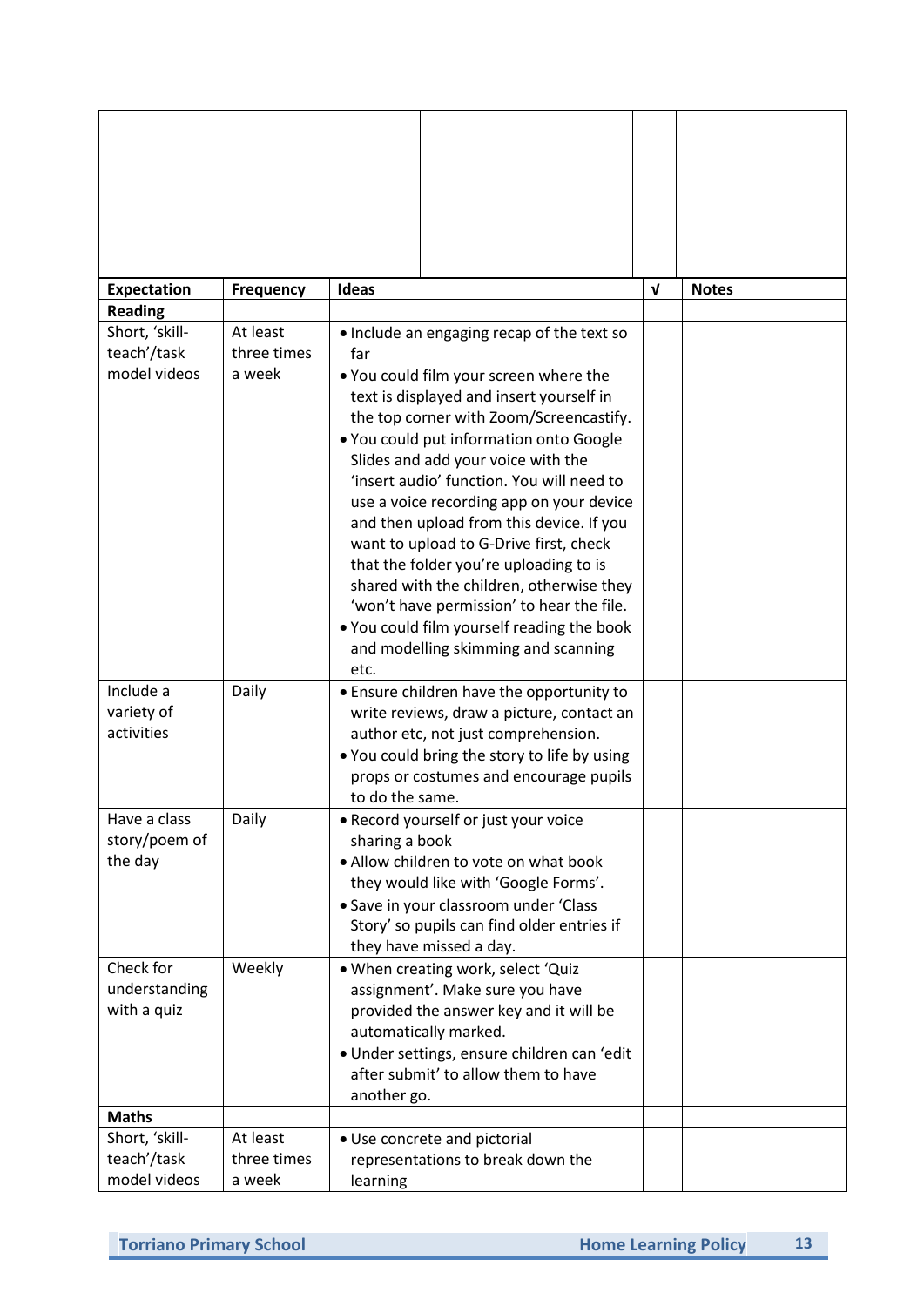| Provide<br>optional online<br>Maths games<br>and | Weekly               | . You could film your screen where text or<br>an image is displayed and insert yourself<br>in the top corner with<br>Zoom/Screencastify.<br>. You could put information onto Google<br>Slides and add your voice with the<br>'insert audio' function. You will need to<br>use a voice-recording app on your<br>device and then upload from your<br>device. If you upload to G-Drive first,<br>check that the folder you're uploading<br>to is shared with the children, otherwise<br>they 'won't have permission' to hear the<br>file.<br>• Use resources and links to suggest<br>investigations to children as well as<br>educational online games |  |
|--------------------------------------------------|----------------------|-----------------------------------------------------------------------------------------------------------------------------------------------------------------------------------------------------------------------------------------------------------------------------------------------------------------------------------------------------------------------------------------------------------------------------------------------------------------------------------------------------------------------------------------------------------------------------------------------------------------------------------------------------|--|
| investigations                                   |                      |                                                                                                                                                                                                                                                                                                                                                                                                                                                                                                                                                                                                                                                     |  |
| Focus on the 4<br>operations and<br>place value  | n/a                  | • Check the expectation for your year<br>group, use the White Rose resources for<br>ideas and ensure that this area of your<br>curriculum has been consolidated                                                                                                                                                                                                                                                                                                                                                                                                                                                                                     |  |
| Check for<br>understanding<br>with a quiz        | Weekly               | . When creating work, select 'Quiz<br>assignment'. Make sure you have<br>provided the answer key and it will be<br>automatically marked.<br>· Under settings, ensure children can 'edit<br>after submit' to allow them to have<br>another go.                                                                                                                                                                                                                                                                                                                                                                                                       |  |
| Literacy                                         |                      |                                                                                                                                                                                                                                                                                                                                                                                                                                                                                                                                                                                                                                                     |  |
| Short, 'skill-<br>teach'/task<br>model videos    | Where<br>appropriate | . Introductory hooks, model writes and<br>grammar skills should be considered for<br>short teach videos<br>. You could put information onto Google<br>Slides and add your voice with the<br>'insert audio' function. You will need to<br>use a voice-1ecording app on your<br>device and then upload from your<br>device. If you upload to G-Drive first,<br>check that the folder you're uploading<br>to is shared with the children, otherwise<br>they 'won't have permission' to hear the<br>file.                                                                                                                                               |  |
| Units to last no                                 | n/a                  | • Focus on text-types the children know to                                                                                                                                                                                                                                                                                                                                                                                                                                                                                                                                                                                                          |  |
| longer than 2                                    |                      | increase independence                                                                                                                                                                                                                                                                                                                                                                                                                                                                                                                                                                                                                               |  |
| weeks                                            |                      | • Can the quiz function be utilised to test                                                                                                                                                                                                                                                                                                                                                                                                                                                                                                                                                                                                         |  |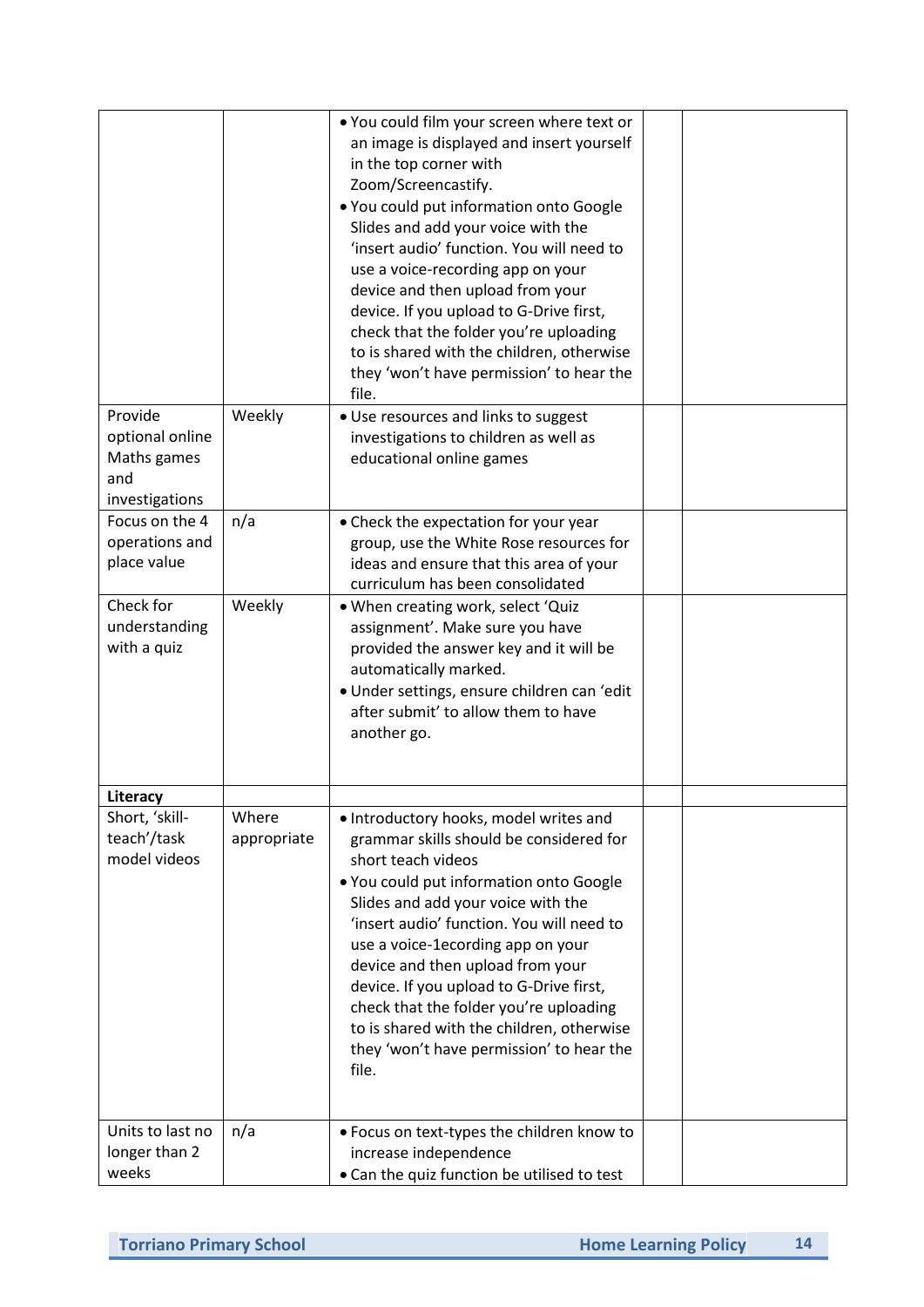|                                                                                      |                  | grammar?                                                                                                                                                                                                                                                                                                                                      |  |
|--------------------------------------------------------------------------------------|------------------|-----------------------------------------------------------------------------------------------------------------------------------------------------------------------------------------------------------------------------------------------------------------------------------------------------------------------------------------------|--|
| Provide model<br>plans and<br>build-up work<br>for children<br>who may miss<br>a day | As necessary     | • Attach these materials to your<br>independent write assignment                                                                                                                                                                                                                                                                              |  |
| Standalone,<br>free writing<br>lessons                                               | Once a week      | · Provide a stimulus such a picture, a<br>video, a news story etc (LiteracyShed is<br>good for this).<br>. Allow children to choose the way in<br>which they respond (poem, story, letter<br>etc).<br>• Consider the format of 100 word<br>challenges. (These could even be posted<br>directly into the stream as comments by<br>pupils.)     |  |
| <b>Foundation</b>                                                                    |                  |                                                                                                                                                                                                                                                                                                                                               |  |
| Introductory<br>video                                                                | Once per<br>unit | • Promote your new unit with an engaging<br>video. You could use props or costumes,<br>or share your favourite aspect of that<br>period of time, that country or that area<br>of Science etc.                                                                                                                                                 |  |
| Share<br>fun/useful links<br>for your<br>subject                                     | n/a              | • Email teachers with a list of links they<br>could incorporate into their classrooms<br>or share them in the Assembly Room.                                                                                                                                                                                                                  |  |
| Ensure<br>afternoon<br>activities are<br>fun/practical                               | Daily            | . Does the assignment work better as an<br>ongoing project?<br>. Is there something the children could<br>produce and then share with their<br>peers?<br>• Is there an online game that links to<br>your subject area?<br>• Is the activity open-ended and can be<br>done with minimal monitoring from<br>parents possibly working from home? |  |
| Check for<br>understanding<br>with a quiz                                            | As necessary     | . When creating work, select 'Quiz<br>assignment'. Make sure you have<br>provided the answer key and it will be<br>automatically marked.<br>· Under settings, ensure children can 'edit<br>after submit' to allow them to have<br>another go.                                                                                                 |  |
| Provide a<br>variety of<br>materials for<br>your activity                            | Daily            | • Is there a video online that could<br>supplement the learning? (Be mindful<br>that YouTube can be tricky to access.)                                                                                                                                                                                                                        |  |